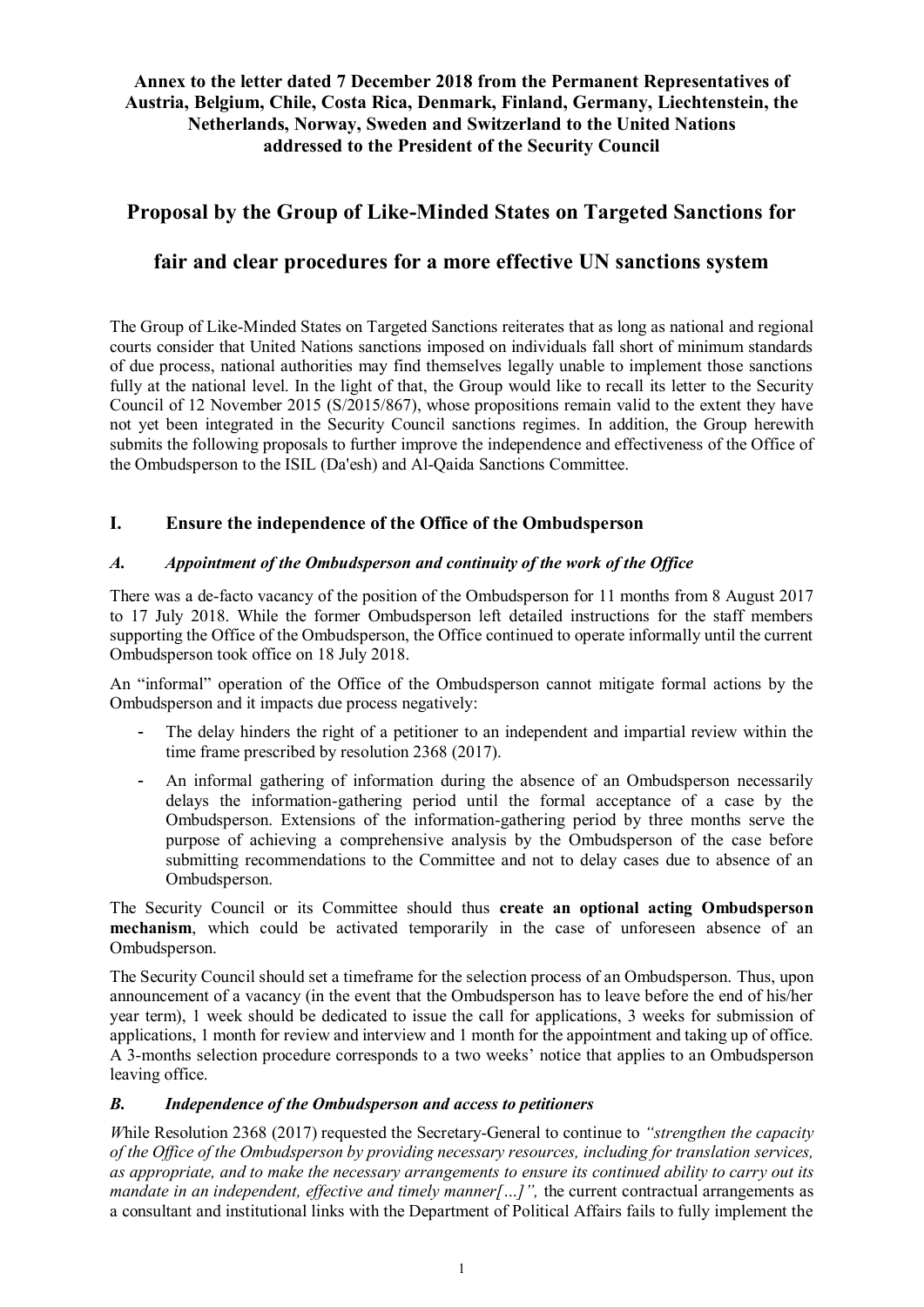Security Council resolutions and significantly impairs the ability of the Ombudsperson to fulfil the mandate, particularly in terms of independence.

The Ombudsperson should be able to decide independently on his/her travel needs to meet with petitioners and other relevant persons and State authorities in order to fulfil his/her mandate and should be able to organise his work independently without reporting to DPA.

#### *C. Ensure the independence of the Office of the Ombudsperson and make it a permanent structure*

The Office of the Ombudsperson should be made permanent and the contractual arrangements for the position of the Ombudsperson should be modified and improved.

This could be done in several ways:

- The Security Council could enable the transformation of the Office of the Ombudsperson into a Permanent Office of the Ombudsperson within the Secretariat, but independent in the exercise of his/her mandate, and call on the Secretary General and Member States to undertake the necessary steps.
- Alternatively, the Security Council could enable the transformation of the Office of the Ombudsperson into a Special Political Mission within the Secretariat, but independent in the exercise of his/her mandate, and call on the Secretary General and Member States to undertake the necessary steps.
- Alternatively, the Security Council should consider appointing the Ombudsperson as an "Official other than Secretariat Official", which corresponds to the appointment that UN Judges have.

In all cases the Office should be provided with all resources necessary to fulfil the mandate of the Ombudsperson, while maintaining at least the operational strength of the Office. Institutional safeguards should be incorporated and implemented to ensure the independence and autonomy of the Office.

### **II. Enhance the transparency of the Ombudsperson process – Reasoning of decisions**

Reasoning of decisions is a key due process instrument to exclude arbitrariness in decision-making.

Resolution 2368 (2017) in paragraph 16 of annex II provides for improved language regarding the reasoning of decisions to delist or to maintain a listing. Paragraph 16 recognizes that the summary must accurately describe the principal reasons for the recommendation of the Ombudsperson, as reflected in his or her analysis and specifies that the summary, in cases of delisting, must include key points of the analysis of the Ombudsperson.

While the Ombudsperson reported some progress made (S/2018/120, paragraphs 25-26) it also notes that a summary was transmitted to a petition, which no longer reflected the principal reasons for the recommendation of the Ombudsperson. As resolution 2368 (2017) requires an accurate description of the principal reasons for the recommendation of the Ombudsperson, and recognizes that the Committee's review serves the purpose of addressing the disclosure of confidential information, the reasons underlying the listing / delisting must be clear, understandable and substantiated.

Where the recommendation of the Ombudsperson is followed, both in de-listing and retention cases, the Ombudsperson is in the most advantageous position to prepare and provide the reasons to the petitioner. Therefore, the Ombudsperson should be empowered to provide the reasons based on the comprehensive report directly to the petitioner. This would enhance transparency and credibility as well as ensure coherence between the comprehensive report and the reasons.

Where the recommendation of the Ombudsperson is not followed, the Ombudsperson should also be made aware – in addition to the petitioner – of the actual and specific reasons of a decision by the Committee, since these reasons may have a bearing in the assessment of other cases. Otherwise there is a risk of inconsistency between the practices of the Ombudsperson.